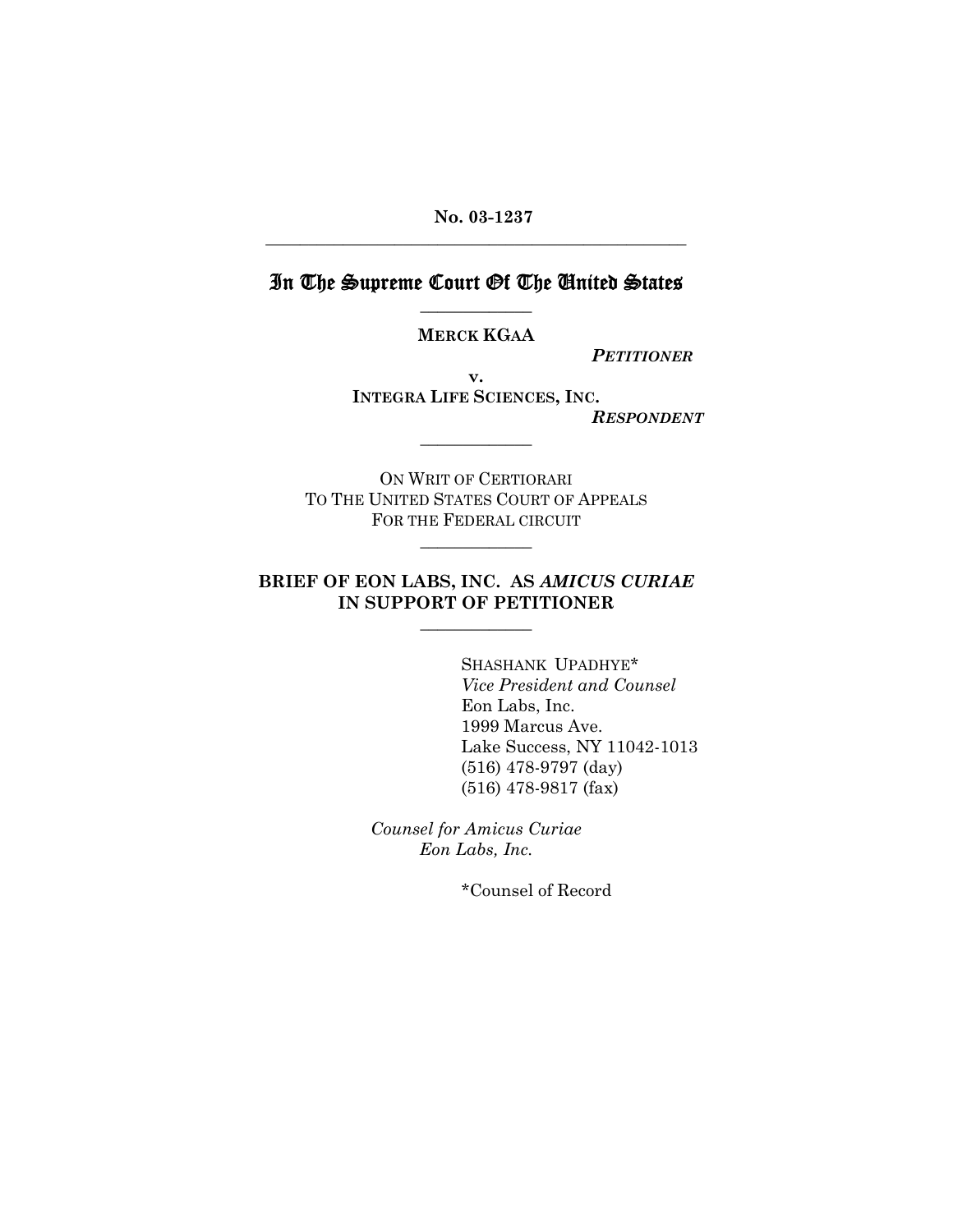# **TABLE OF CONTENTS**

| I. The Safe Harbor Provision of $\S 271(e)(1)$ Has A<br>Scope - One Defined By Its Plain Text  4                                       |
|----------------------------------------------------------------------------------------------------------------------------------------|
| I.A. The Plain Text of $\S 271(e)(1)$ Expressly<br>Relates to "Information" Development and<br>"Information" Submission to the FDA.  5 |
| <u>I.B. The Plain Text Contemplates A</u>                                                                                              |
| II. The Scope Of $\S 271(e)(1)$ Plainly Reaches Down                                                                                   |
| II.A. Federal Circuit Case Law Has<br>Consistently Applied A Liberal Interpretation<br>To Include Medical Devices And Other            |
| II.B. $\S 271(e)(1)$ Protection Logically Applies To<br>Information That The FDA Requires  9                                           |
| II.C. Congress Has Amended § 271(e)(1) Many<br>Times But Has Not Corrected The Perceived                                               |
| III. Generic Drug Companies Are Significantly<br>Affected By The Merck Decision As It Stifles<br>Generic Drug Development 12           |
|                                                                                                                                        |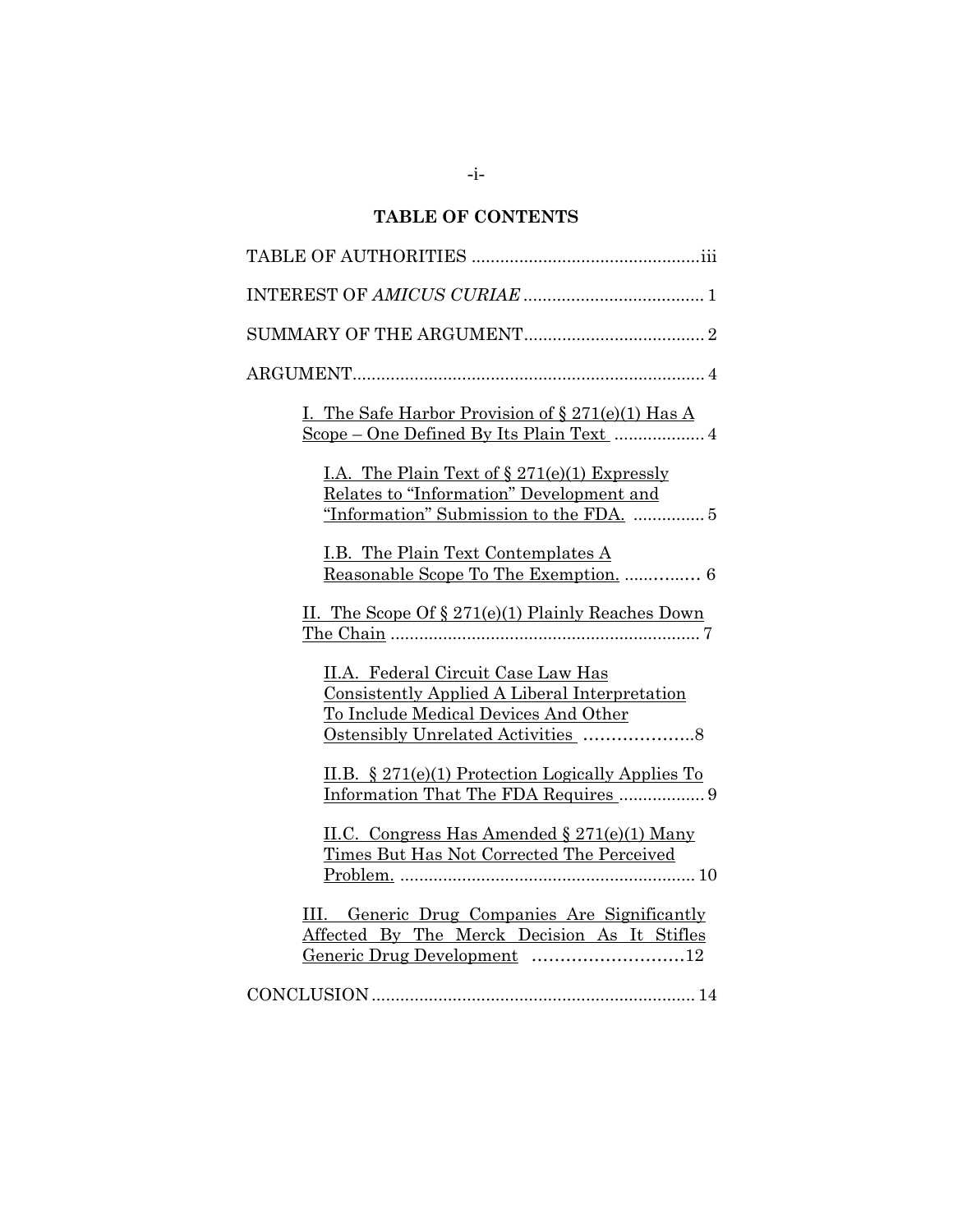# **TABLE OF AUTHORITIES**

# **FEDERAL CASES**

| Abtox v. Exitron, 122 F.3d 1019 (Fed. Cir. 1997) 8                                                                  |
|---------------------------------------------------------------------------------------------------------------------|
| American Standard v. Pfizer, 722 F. Supp. 86 (D. Del.                                                               |
| Chartex Int'l v. MD Personal Prod., 5 F.3d 1505                                                                     |
| Elan Transdermal v. Cygnus Therapeutics,<br>19 U.S.P.Q.2d 1926 (N.D. Cal. 1992)10                                   |
| Eli Lilly v. AH Robbins,                                                                                            |
| Eli Lilly v. Medtronic, 496 U.S. 661 (1990) 2, 8, 10                                                                |
| FDA v. Brown & Williamson Tobacco,                                                                                  |
| Hughes Aircraft v. Jacobson, 525 U.S. 432 (1999)  4                                                                 |
| Integra Life Sciences I v. Merck KGaA, 331 F.3d 860                                                                 |
| Inhabitants of Montclair Twp v. Ramsdell,                                                                           |
| Intermedics v. Ventritex, 775 F. Supp. 1269 (N.D. Cal.<br>1991), affd without op. 991 F.2d 808 (Fed. Cir. 1993)  10 |
|                                                                                                                     |
| Ohio v. Kovacs, 469 U.S. 274, 279 (1985) 11                                                                         |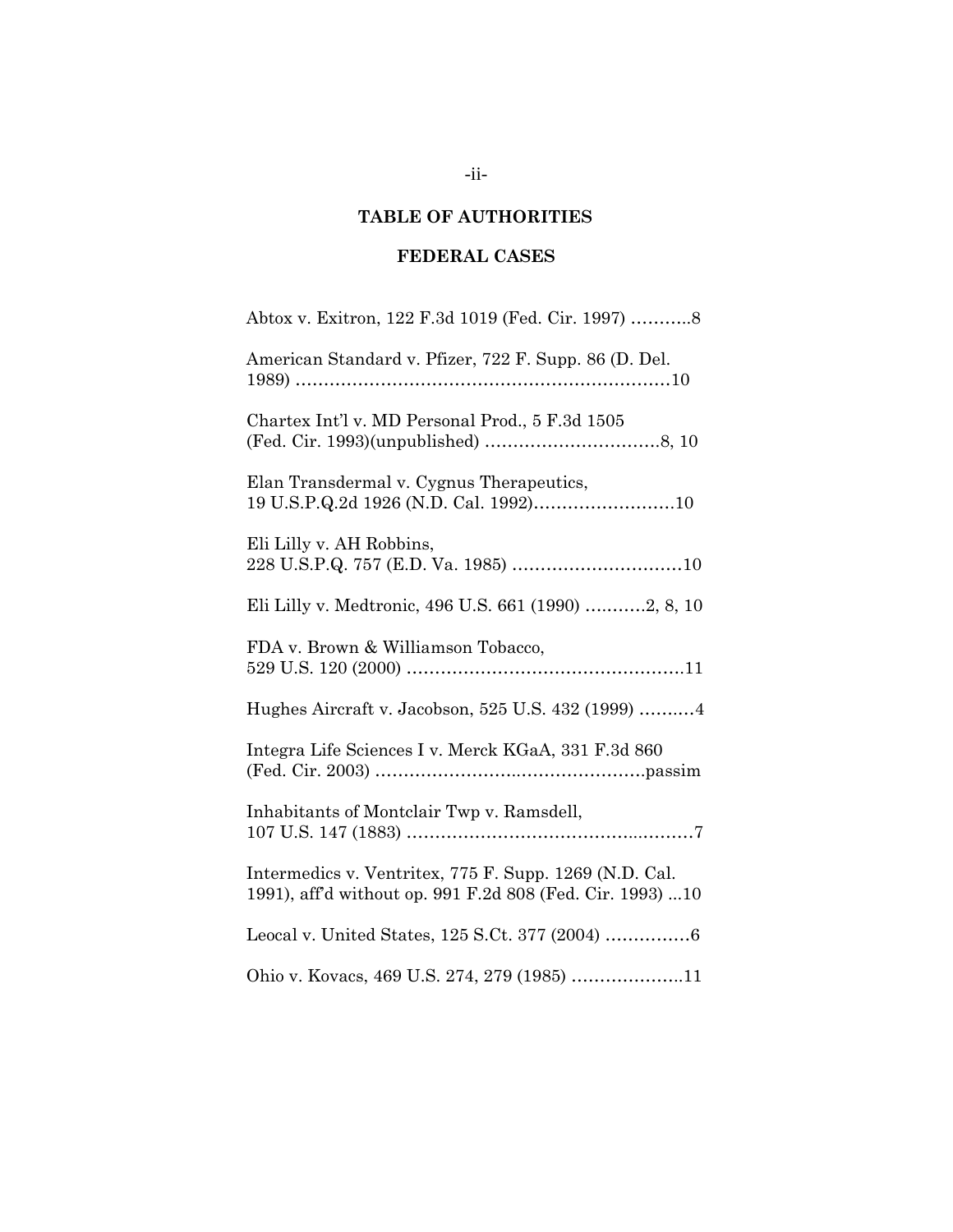| Robinson v. Shell Oil Co., 519 U.S. 337 (1997)4                                   |
|-----------------------------------------------------------------------------------|
| Telectronics Pacing Systems v. Ventritex, 19 U.S.P.Q.2d<br>1960 (N.D. Cal. 1991), |
| TVA v. Hill, 437 U.S. 153, 185 (1978) 11                                          |
|                                                                                   |

# Wesley Jessen v. Bausch & Lomb, 235 F.Supp.2d 370 (D. Del. 2002) …………….……………9

### **FEDERAL STATUTES AND REGULATIONS**

### **LAW REVIEW ARTICLES**

Shashank Upadhye, Understanding Patent Infringement Under 35 U.S.C. 271(e): The Collisions Between Patent, Medical Device, and Drug Laws, 17(1) Santa Clara Comp. & High Tech. L.J. 1, 23 2000)(also available here: [http://www.lordbissell.com/Newsstand/UPIU-](http://www.lordbissell.com/Newsstand/UPIU-SUpadhye-1999.pdf)[SUpadhye-1999.pdf\)](http://www.lordbissell.com/Newsstand/UPIU-SUpadhye-1999.pdf) …………………………...…….8, 9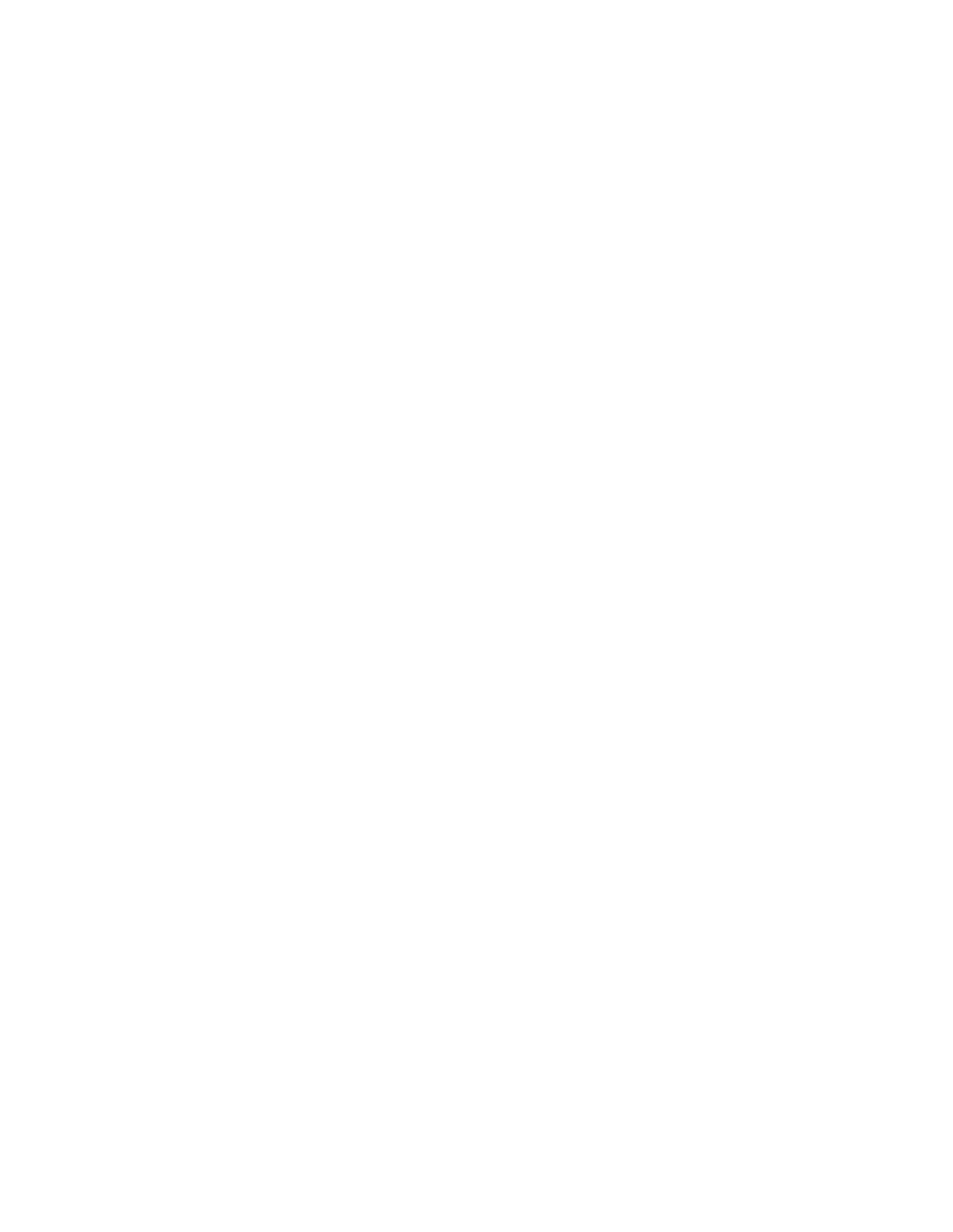## **BRIEF OF EON LABS, INC. AS** *AMICUS CURIAE* **IN SUPPORT OF THE PETITIONER, MERCK KGaA.**   $\overline{\phantom{a}}$

With the consent of the Petitioner and the Respondent, *amicus curiae,* Eon Labs, Inc. ("Eon") respectfully submits this brief in support of the Petitioner, Merck KGaA.[∗](#page-5-0)

#### **INTEREST OF** *AMICUS CURIAE*

Eon is a generic drug company having its principal place of business in Lake Success, NY. Eon is one of the nation's largest suppliers of generic pharmaceuticals, is committed to providing high quality, affordable products. Eon produces a broad range of pharmaceuticals in a wide variety of therapeutic categories. Our diverse product line consists of more than two hundred products representing various dosage strengths for over sixty drugs; many of which are generics of the leading drugs currently available in the market today.

For the past four years, Eon has been among the industry leaders in Abbreviated New Drug Application (ANDA) approvals and "first-to-market" products. Our ability to introduce a significant number of timely approvals has yielded a growing product line, with nearly two-thirds of our products ranked either first or second in market share. Eon's ongoing commitment to R&D and significant manufacturing capacity serve as the

 $\overline{a}$ 

<span id="page-5-0"></span><sup>∗</sup> Counsel of record for the parties consented to the filing of this amicus brief. In accordance with this Court's Rule 37.3(b), those letters have been filed with the Clerk.

In accordance with Rule 37.6, *amicus* states that this brief was authored in its entirety by the counsel listed on the cover, and no person or entity other than the *amicus* listed on the cover made a monetary contribution to the preparation or submission of this brief.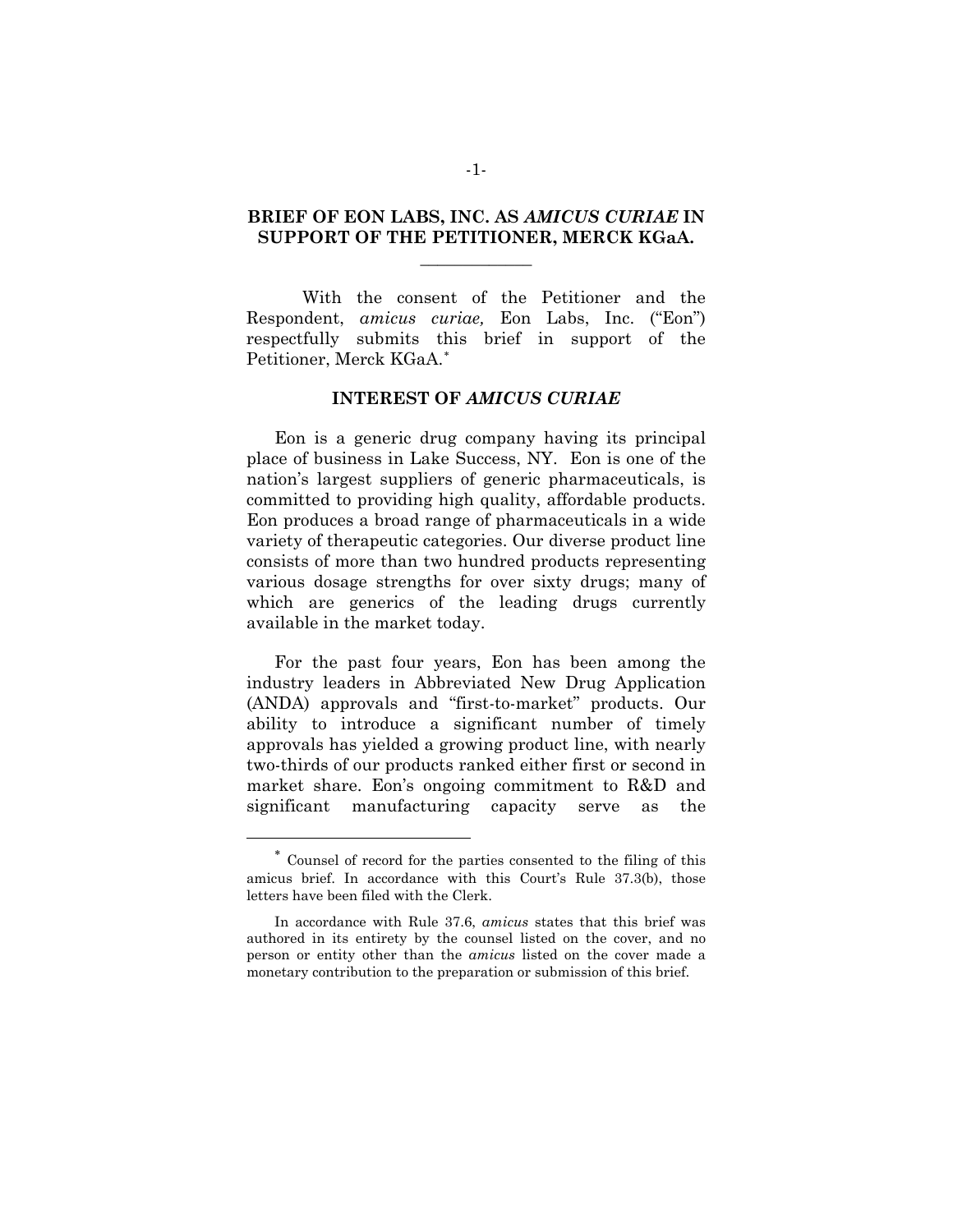springboard for future growth of new generic drugs.

Accordingly, by virtue of the patent and FDA laws that govern the approval and introduction of generic drugs into the market, the Federal Circuit's decision has an impact on the generic drug industry as a whole and on Eon in particular.

#### **QUESTION PRESENTED**

To encourage development and expedite introduction of pharmaceuticals, Congress amended the patent laws in 1984 to insulate drug research from charges of infringement so long as the research is "reasonably related to the development and submission of information" to the Food and Drug Administration. Did the Federal Circuit err in concluding that this drugresearch safe harbor does not protect animal studies of the sort that are essential to the development of new drugs, where the research will be presented to the FDA, and where barring the research until expiration of the patent could mean years of delay in the availability of life-saving new drugs?

#### **SUMMARY OF THE ARGUMENT**

 The plain text of the statute allows for a liberal interpretation of the safe harbor exemption. Congress chose to use the words "reasonably related" and the word "information" to describe the scope of the exemption. The exemption does not regulate conduct, *per se*, rather it regulates the type of information that is generated. Therefore, to the extent that the Federal Circuit focused on conduct, this was erroneous.

Since this Court's decision in *Eli Lilly v. Medtronic*, 496 U.S. 661 (1990), the lower courts have applied a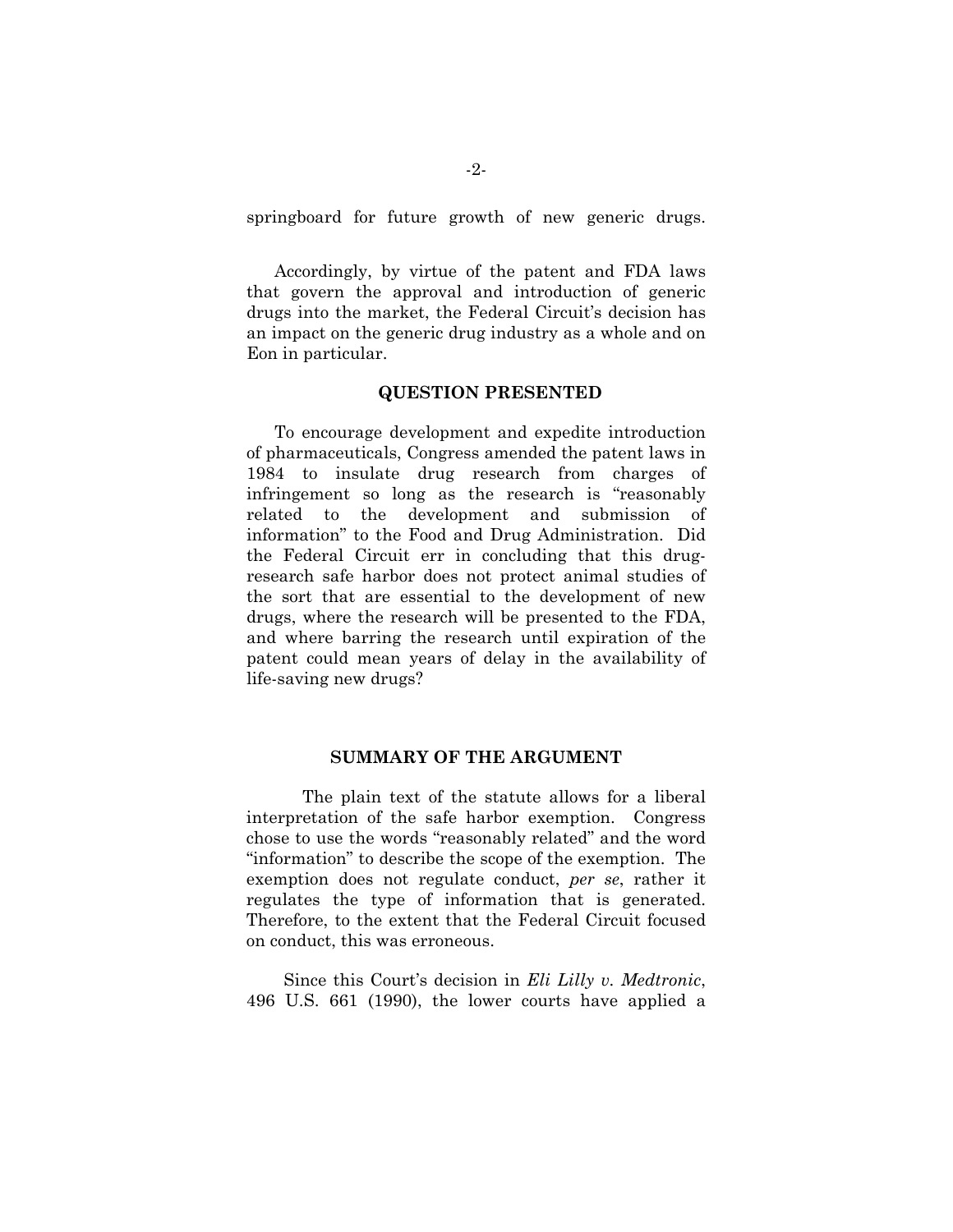liberal interpretation to the scope. The lower courts, including the Federal Circuit have held various activities ostensibly unrelated directly to the FDA approval process as being safe harbored.

Because the plain text refers to information, logically then the exemption applies to any information that the FDA would normally request or that it mandates be submitted. FDA has promulgated regulations that mandate certain pre-clinical or screening information be submitted.

Given the volume of case law applying the safe harbor exemption, Congress has yet to do amend  $\S$ 271(e)(1) to correct any perceived problem.

Finally, generic drug companies will often engage in the same kind of screening activities that Merck KGaA did in order to find a bioequivalent product. This activity is shielded.

In examining the scope of the safe harbor exemption, it is important to recognize that it covers two distinct regimes. The first regime is the testing and information collected related to developing a brand new drug and proving that it is safe and efficacious. 21 U.S.C. §355(a) and (b). This is normally associated with the animal testing, the Phase I, II, and III clinical trials that eventually produce a new drug for which a New Drug Application (NDA) is approved.

The second regime is the testing and information collected related to approving a generic version of a preapproved drug. 21 U.S.C. §355(j). Whereas a new drug must prove that it is safe and efficacious, the abbreviated new drug application (ANDA) must show that the putative generic version is bioequivalent to the new drug. 21 U.S.C.  $$355(j)(2)(A)(iv)$ . Thus, the ANDA applicant may test and experiment to derive information showing bioequivalency.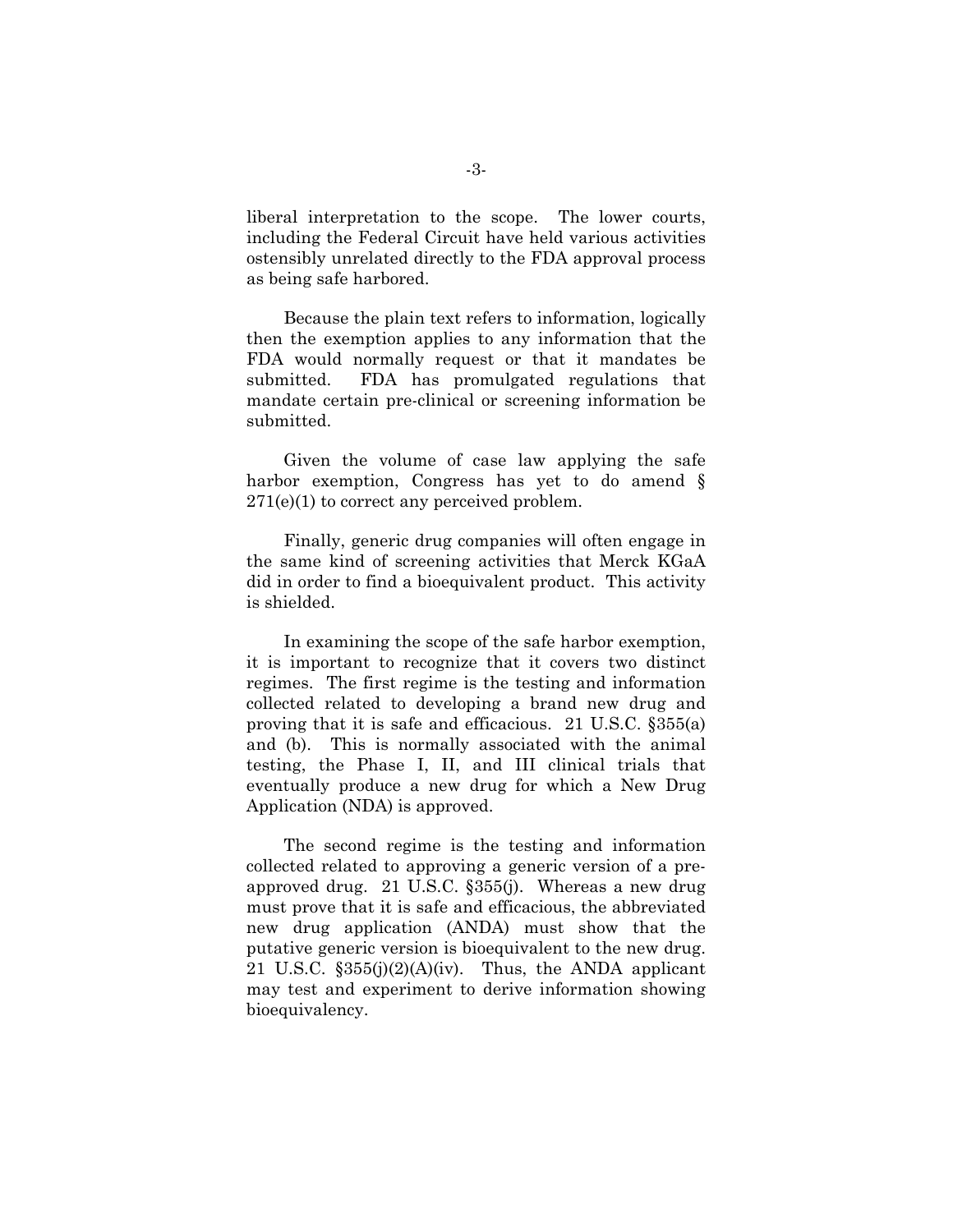This case involves the first regime; Merck KGaA used the patented inventions to screen for a molecule candidate that itself would become the basis for a new drug *vis a vis* the NDA approval process. The distinction between first and second regime interpretations plays an important role in the scope of the 271(e)(1) interpretation.

To the extent, therefore, the Federal Circuit fixated on policy of the safe harbor applying to generic drugs only (*vis a vis* the ANDA approval process), *Integra Life Sciences I v. Merck KGaA*, 331 F.3d 860, 867 (Fed. Cir. 2003) ("the context of this safe harbor originally *keyed* its use to facilitating expedited approval of patented pioneer drugs already on the market")(emphasis added), this was erroneous.

#### **ARGUMENT**

#### I. The Safe Harbor Provision of  $\S 271(e)(1)$  Has A Scope – One Defined By Its Plain Text.

Statutory interpretation necessarily begins with the text of the statute. *Hughes Aircraft Co. v. Jacobson*, 525 U.S. 432, 438 (1999) ("As in any case of statutory construction, our analysis begins with the language of the statute."). The task is to determine whether the statutory language "has a plain and unambiguous meaning with regard to the particular dispute in the case. Our inquiry must cease if the statutory language is unambiguous and 'the statutory scheme is coherent and consistent.' " *Robinson v. Shell Oil Co.*, 519 U.S. 337, 340 (1997). As the Federal Circuit's decision and the briefs submitted in the *certiorari* stage demonstrate, the parties and the courts rely on the self-serving portions of the legislative history as opposed to the plain language. But where the legislative history is ambiguous or not definitive, it is not improper to look at the plain text of the statute that Congress promulgated to determine the scope of the exemption. This section examines just that.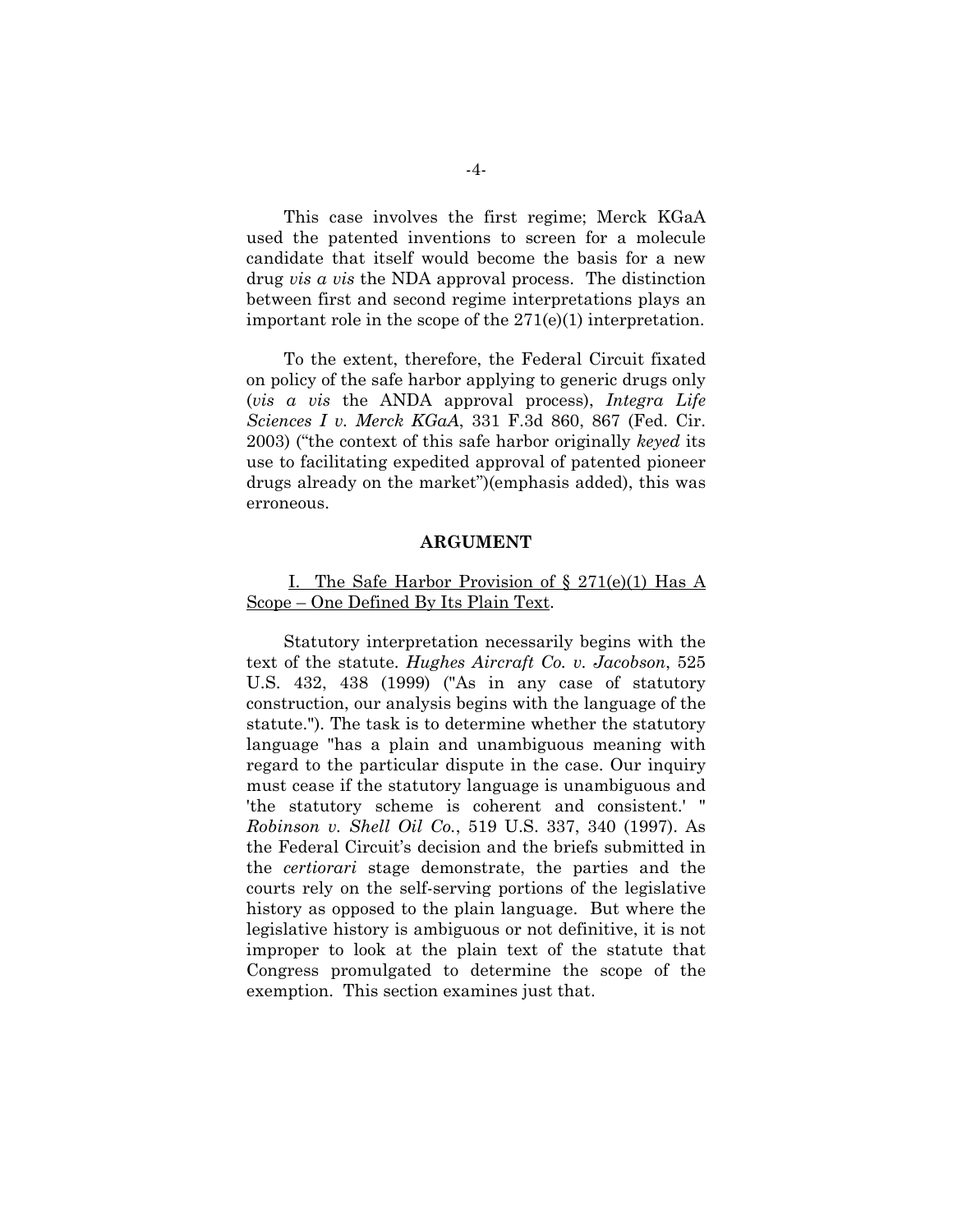## I.A. The Plain Text of  $\S 271(e)(1)$  Expressly Relates to "Information" Development and "Information" Submission to the FDA.

Truncated, the statute says: "[i]t shall not be an act of infringement to make, use, offer to sell, or sell … a patented invention … solely for uses reasonably related to the development and submission of information under a Federal law which regulates the manufacture, use, or sale of drugs… ." At the outset, therefore, the plain text says nothing about clinical trials, pre-clinical trials, research tools, "biotechnological inventions", etc. Rather, the plain text expressly speaks to information *development* and then information *submission*. The plain text does not say that this safe-harbored information must be the very information submitted to the FDA. *But see*, *Integra,* 331 F.3d at 867 ("The exemption viewed in this context does not endorse an interpretation of § 271(e)(1) that would encompass drug development activities far beyond those necessary to acquire information for FDA approval of a patented pioneer drug already on the market.").

Indeed the universe of information developed far exceeds the information actually submitted; information submitted is a subset of information developed. This is because at the time of and during *development*, it can never be known with certainty just what information FDA will require for *submission* until the relevant applications are made. Not only does the statute describe the genesis of the information (information derived from development), the statute specifically denominates the type of information; the *information* relates to *any* information related to *a* Federal law that regulates the make, use, or sale of the patented invention. To the extent that the Federal Circuit fixated on clinical trial versus pre-clinical trial conduct, *Integra*, 331 F.3d at 866, 867, this was an error as a matter of law because it was supposed to focus on the information.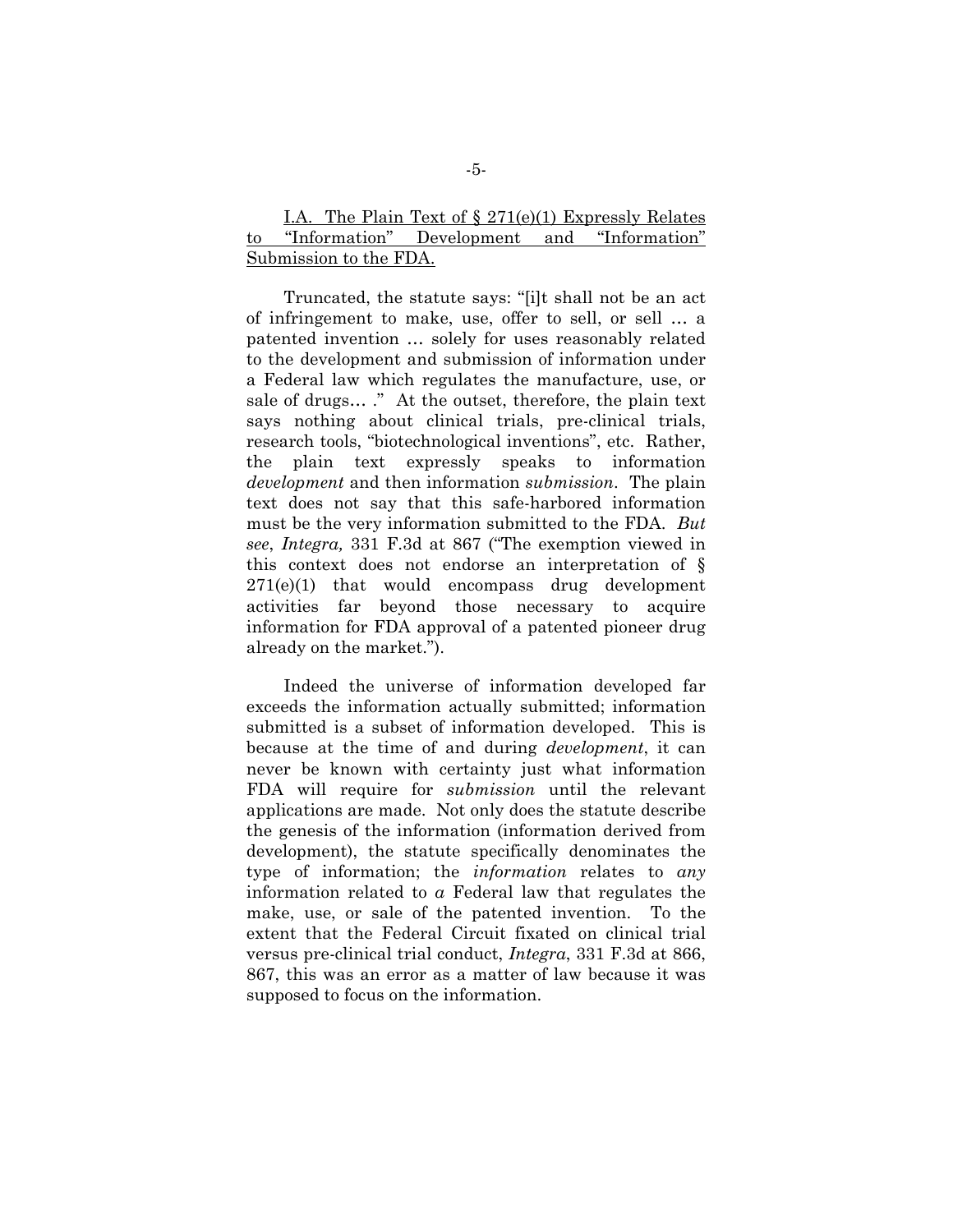Because the plain text is not limited to specified information to the FDA, the next question in the analytical construct concerns the scope of  $\S 271(e)(1)$ .

### I.B. The Plain Text Contemplates A Reasonable Scope To The Exemption.

It is true that the plain text uses the term "reasonably" in relation to the term "related." It is true that this word is a word of degree and has a sense of elasticity to it. When words of elasticity are used, this Court "construe[s] language in its context and in light of the terms surrounding it." *Leocal v. United States*, 125 S.Ct. 377, 382 (2004)(interpreting the elastic word "use" in relation to deportation of immigrant for drunk driving). It is also true that the plain text uses the term "solely" that imbues a limitation to the statute. It is also true that statutes must be construed to give fidelity to each term in the statute as opposed to interpreting it to render any one particular term meaningless. The Federal Circuit violated these rules by focusing on the term "solely" as opposed to interpreting this term in conjunction with the term "reasonably" for when one does so, the statutory construction results in a more liberal interpretation than what the Federal Circuit gave. If Congress had intended that the scope be so narrow, then why did Congress insert the term "reasonably" into the statute? *Integra*, 331 F.3d at 866-67. Congress chose to use the term "reasonably" as a word of degree and thus fidelity ought to be given to that choice. Over 120 years ago, this Court stated the then well-accepted axiom that "[i]t is the duty of the court to give effect, if possible, to every clause and word of a statute, avoiding, if it may be, any construction which implies that the legislature was ignorant of the meaning of the language it employed." *Inhabitants of Montclair Tp. v. Ramsdell*, 107 U.S. 147, 152 (1883).

Another way to examine the safe harbor exemption is to examine what it does not textually prohibit. As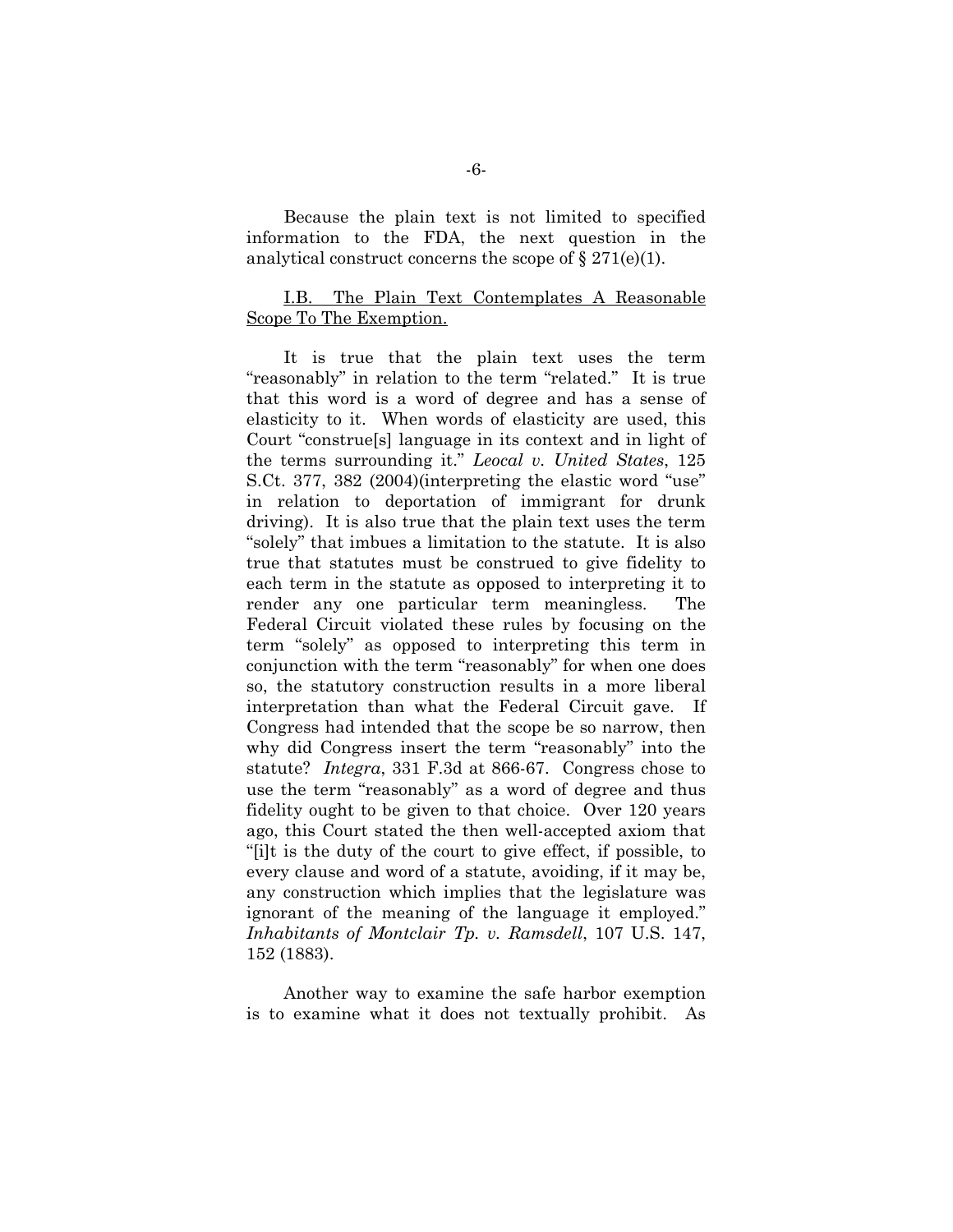seen, the statute applies to information relating to patented inventions. It does not, as the Federal Circuit suggests, limit the safe harbor only to generic versions of pre-approved pioneer drugs. *Integra,* 331 F.3d at 867 ("The exemption viewed in this context does not endorse an interpretation of  $\S$  271(e)(1) that would encompass drug development activities far beyond those necessary to acquire information for FDA approval of a patented *pioneer drug already on the market*.")(emphasis added). It equally applies to the development of new drugs for the language of the statute does not limit it to generic versions. For it only applied to generic drugs, that would be inconsistent with this Court's *Eli Lilly* decision and other Federal Circuit ones. Rather than using the more open ended language Congress used, Congress could have expressly limited it to generic versions by limiting the application to drugs developed under 21 U.S.C. 355(j) (§ 505(j) of the Food Drug Cosmetic Act). As such, if Congress intended to limit the safe harbor to the approval of true generics only (as opposed to new drug development), then Congress can so make the appropriate amendment.

Once this Court adopts this interpretation, then contrary to the Federal Circuit's interpretation, § 271(e)(1) is intended to reach down the chain of experimentation. *Integra,* 331 F.3d at 865-66.

#### II. The Scope Of § 271(e)(1) Plainly Reaches Down The Chain

In 2000, one author predicted this situation. In posing hypotheticals, the author stated:

How far down the chain of infringement may a defendant go in order to get FDA approval of the [device] in question? Stated another way, does § 271(e)(1) only protect infringement of the patent that is the sole subject of the intended FDA application? Can a defendant infringe many totally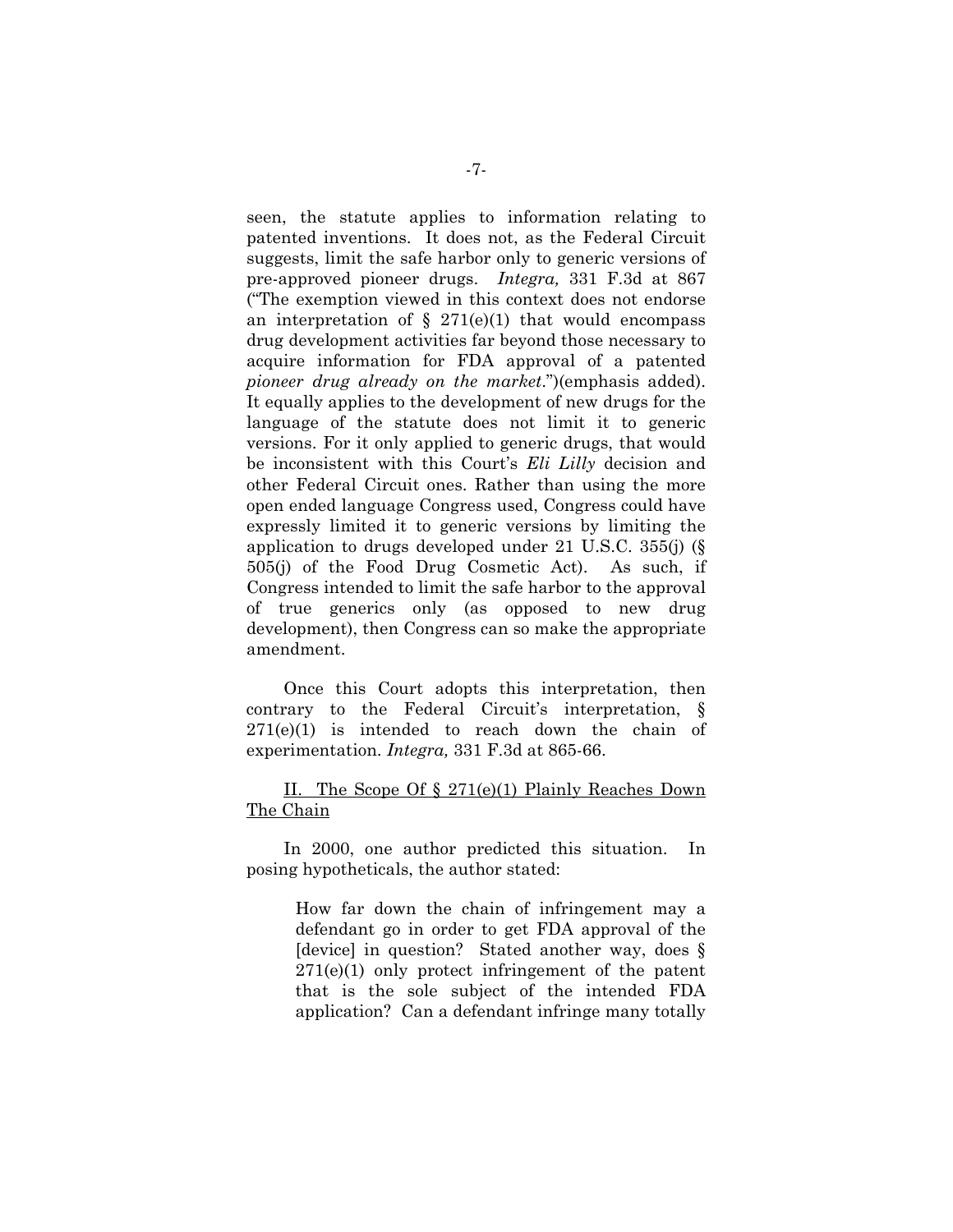unrelated patents if the infringement of each patent is somehow reasonably related to gaining FDA approval of the [device] in question? Shashank Upadhye, *Understanding Patent Infringement Under 35 U.S.C. 271(e): The Collisions Between Patent, Medical Device, and Drug Laws*, 17(1) Santa Clara Comp. & High Tech. L.J. 1, 23 (2000)("Upadhye")(also available here: http://www.lordbissell.com/Newsstand/UPIU-SUpadhye-1999.pdf).

## II.A. Federal Circuit Case Law Has Consistently Applied A Liberal Interpretation To Include Medical Devices And Other Ostensibly Unrelated Activities

 Since this Court affirmed the Federal Circuit that  $§$  271(e)(1) applied to medical devices even though the plain text does not even mention "devices", *Eli Lilly v. Medtronic*, 872 F.2d 402 (Fed. Cir. 1989), *aff'd* 496 U.S. 661 (1990), the Federal Circuit has reaffirmed the vitality of liberal interpretations. See e.g., *Chartex Int'l v. MD Personal Products*, 5 F.3d 1505 (Fed. Cir. 1993)(unpublished)(applying  $\S 271(e)(1)$  to Class I and II medical devices); *Abtox v. Exitron*, 122 F.3d 1019 (Fed. Cir. 1997)(precedential opinion involving Class I and II medical devices).

 It stands to reason, therefore, the overall scope of § 271(e)(1) has been liberally expanded to include medical devices when the statute did not expressly do so.

The case law is replete that many ostensibly unrelated activities have been shielded by the safe harbor provision. In *Upadhye*, that article collects the various cases in which the scope of safe harbor has been litigated. See, *Upadhye*, *supra*, 17(1) Santa Clara Comp. & High Tech. L.J. at 35-39 (discussing demonstrating device at trade show; disseminating information to non-medical personnel; demonstrating device to physicians; etc.).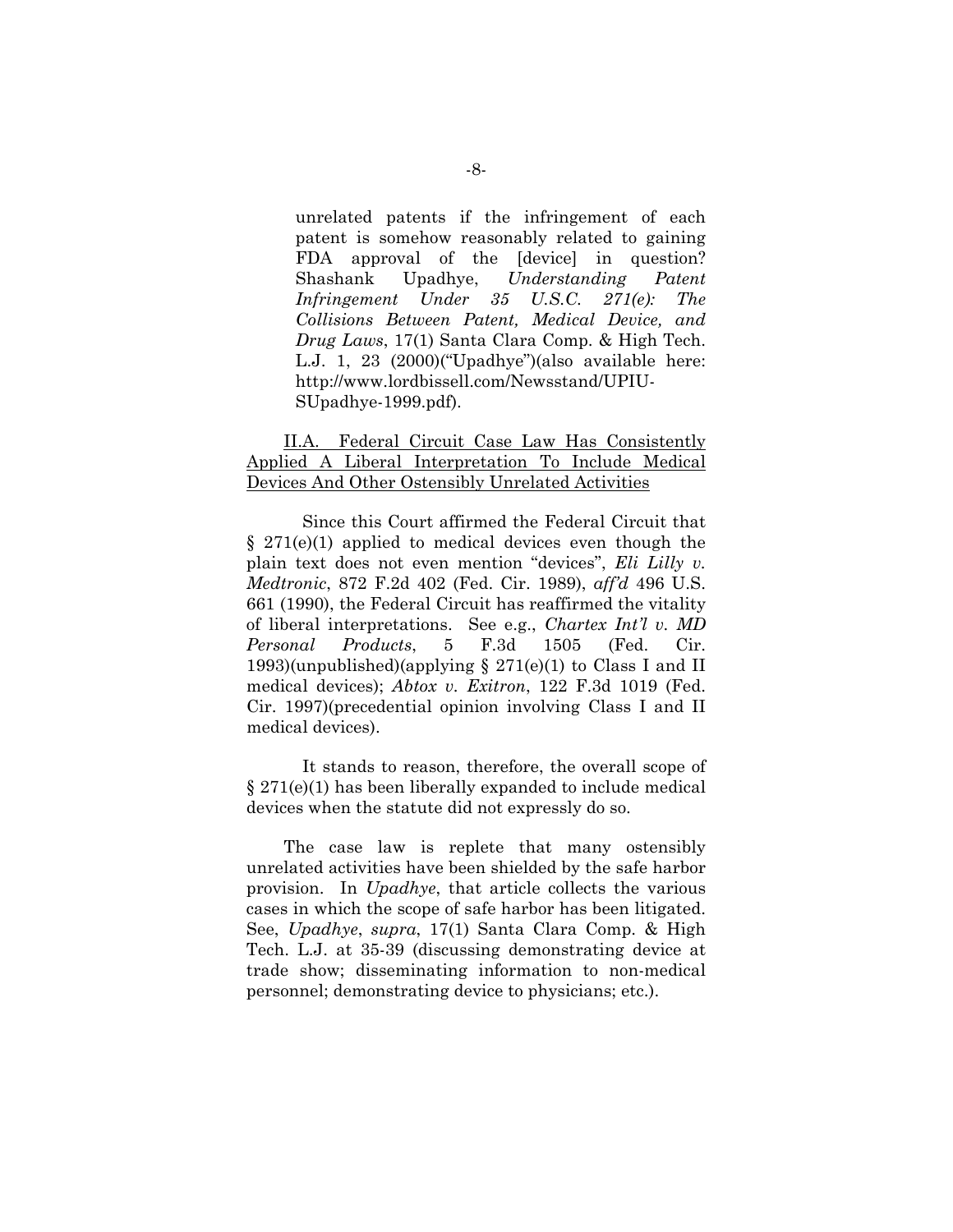### II.B. § 271(e)(1) Protection Logically Applies To Information That The FDA Requires

More recently, in *Wesley Jessen v. Bausch and Lomb*, 235 F. Supp.2d 370, 375-76 (D. Del. 2002), the court held that because the FDA requested certain information and testing, even though the accused device was conditionally FDA approved, the safe harbor applied with full force to the post-approval testing. This is consistent with the view that the measure of reasonableness to gain FDA approval can indeed be predicated on if the FDA so requires or mandates that information. To this end, the FDA may require preclinical testing because that is statutorily expressly required under 21 U.S.C.  $§355(i)(1)(A).$ 

Based on the plain language of  $\S 355(i)(1)(A)$  and the statutory mandate to promulgate regulations to that effect, the FDA promulgated 21 C.F.R. §312.20 *et seq.* to handle the preclinical testing so that an applicant can apply for an Investigational New Drug (IND) permit. Those regulations, see e.g., 21 C.F.R.  $\S$  $312.21(a)(2)$ (discussing studies "in which investigational drugs are used as research tools to explore biological phenomena or disease processes"); 312.22(b)(IND should include the "developmental phase of drug" information to be submitted in the IND); 312.23(a)(3)(iv), 312.23(a)(5)(ii), and 312.23(a)(8), each effectuate the FDA requirement of preclinical testing. Accordingly, where, as here, it would be illogical on hand to have the FDA mandate certain preclinical testing yet on the other hand deny safe harbor to that testing as not being related to an FDA requirement. It simply does not make any sense.

To this end, the Federal Circuit erred when it stated that the FDA is not interested in the hunt for new drugs. *Integra*, 331 F.3d at 866. Quite the contrary, the FDA is interested in any information that may ultimately end up in the IND and has the right to ask for it. As such, because the IND applicant cannot know just what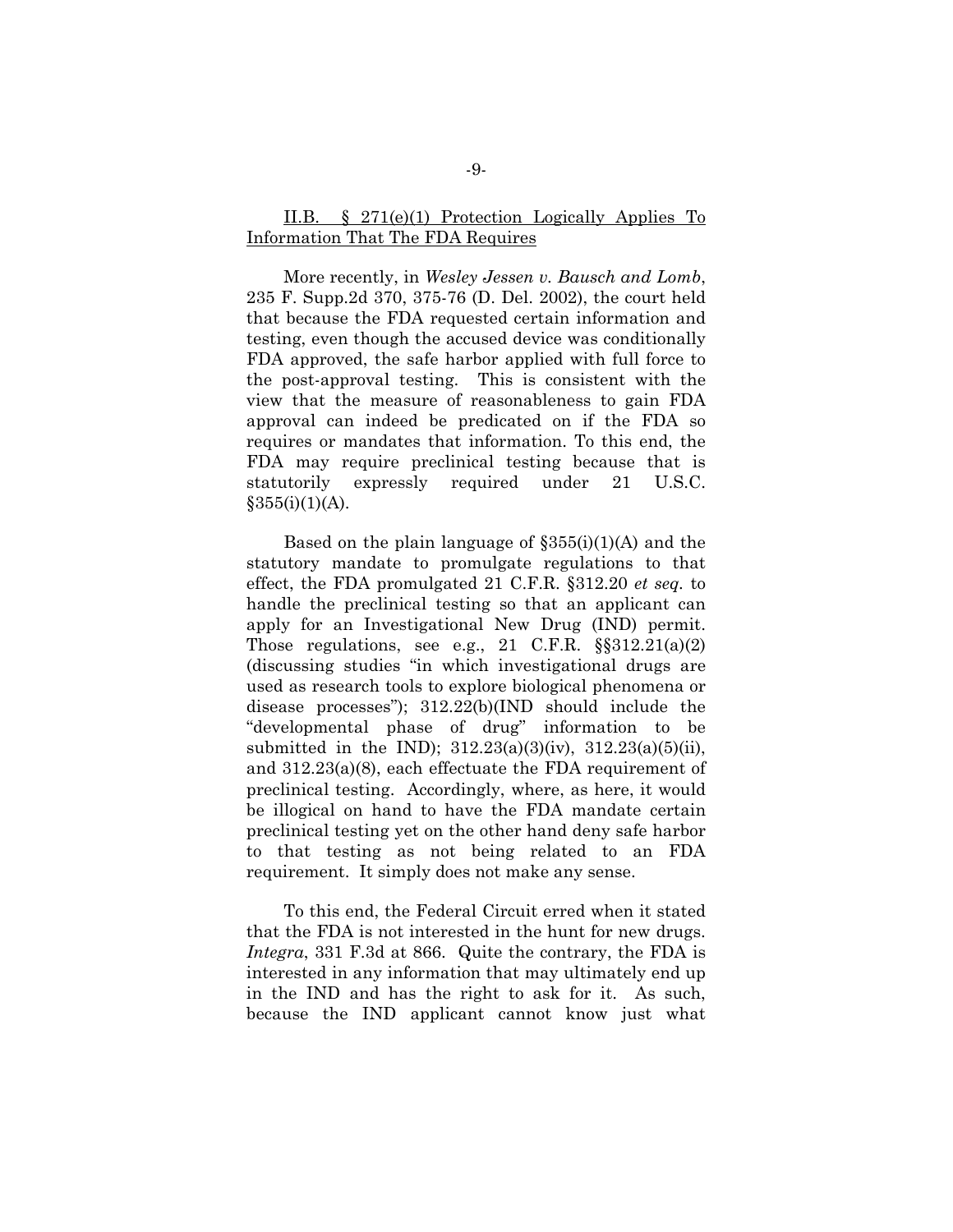information the FDA may require, it stands to reason that the IND applicant be permitted to expand the universe of available information and have it ready for submission should the FDA so require.

#### II.C. Congress Has Amended § 271(e)(1) Many Times But Has Not Corrected The Perceived Problem.

Congress promulgated  $\S 271(e)(1)$  in 1984. In 1985, the district court in *Eli Lilly v. AH Robbins*, 228 U.S.P.Q. 757 (E.D. Va. 1985) stripped  $\S$  271(e)(1) protection to commercial activity. In 1988, Congress amended that section to add the recombinant DNA provisions. Pub. L. 100-670, §201(i)(1). In 1989, the District of Delaware ruled in *American Standard v. Pfizer*, 722 F.Supp. 86 (D. Del. 1989) that dual use – that is, use that is investigational and commercial – stripped immunity. In 1990, this Court ruled in *Eli Lilly v. Medtronic* that the safe harbor applied to medical devices. In 1991, the court ruled in *Intermedics* that allowed safe harbor to ostensibly unrelated uses. *Intermedics v. Ventritex*, 775 F. Supp. 1269 (N.D. Cal. 1991), *aff'd without op.* 991 F.2d 808 (Fed. Cir. 1993). In 1992, the court decided *Telectronics Pacing Systems v. Ventritex*, 19 U.S.P.Q.2d 1960 (N.D. Cal. 1991), *aff'd* 982 F.2d 1520 (Fed. Cir. 1992), which permitted demonstrations of the device and disseminating data. Also in 1992, *Elan Transdermal v. Cygnus Therapeutics*, 19 U.S.P.Q.2d 1926 (N.D. Cal. 1992) held that circulating test data and results was permissible. In 1993, *Chartex Int'l v. MD Personal Products*, 5 F.3d 1505 (Fed. Cir. 1993)(unpublished opinion) held that Class I and II devices were within the ambit of safety.

Against this backdrop of cases that applied the safe harbor provisions to activities that were at best, ancillary, to the FDA approval process, in 1994 Congress amended  $\S 271(e)(1)$  yet again. This time, rather than correcting what the patent holders decried as being a perversion of  $\S 271(e)(1)$ , Congress did not address that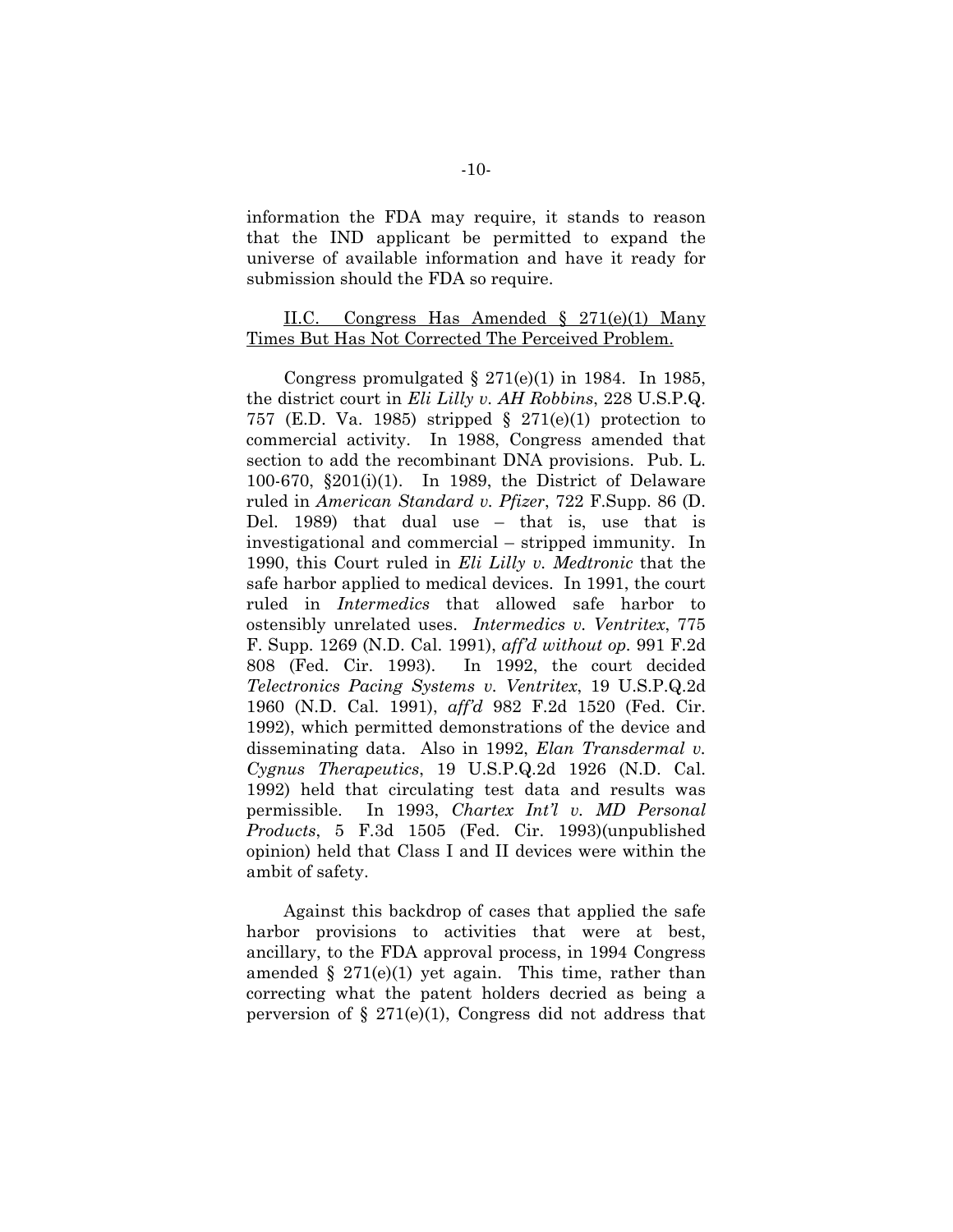concern. Rather it amended to the statute to include the offer-for-sale provisions. Pub. L. 103-465, §533(a)(3)(A) (08 Dec. 1994). Congress gave the statute broad interpretation and knew how to limit the scope if it desired to do so. *Ohio v. Kovacs*, 469 U.S. 274, 279 (1985). Congress legislates against the backdrop of judicial decisions. *FDA v. Brown & Williamson Tobacco*, 529 U.S. 120, 144 (2000)(interpreting the scope of the tobacco regulation under the Food, Drug Cosmetic Act given six subsequent statutes regulating tobacco separately). If Congress was so concerned that the exemption was being too broadly interpreted by this Court in *Eli Lilly* and by the lower courts, Congress can change the law as it desires. *See* also, *TVA v. Hill*, 437 U.S. 153, 185 (1978) ("It is not for us to speculate, much less act, on whether Congress would have altered its stance had the specific events of this case been anticipated").

In sum, if Congress is so concerned about the scope of the safe harbor exemption and that the parade of horribles that "exaggerating  $\S271(e)(1)$  out of context would swallow the whole benefit of the Patent Act for some categories of biotechnological inventions", *Integra*, 331 F.3d at 867-88, then Congress can fix this. If Congress is perturbed that the exemption is now being applied to new drug development, it can fix it so that it only applies to generic drugs or devices. It is also worth noting that the Integra patents are not worthless. The safe harbor protection terminates once the relevant FDA application is filed (unless the FDA requires post-filing information) and thus Integra can bring the full force of 35 U.S.C. §§ 271(a), (b), and (c)'s traditional patent infringement suits against the infringer.

III. Generic Drug Companies Are Significantly Affected By The Merck Decision As It Stifles Generic Drug Development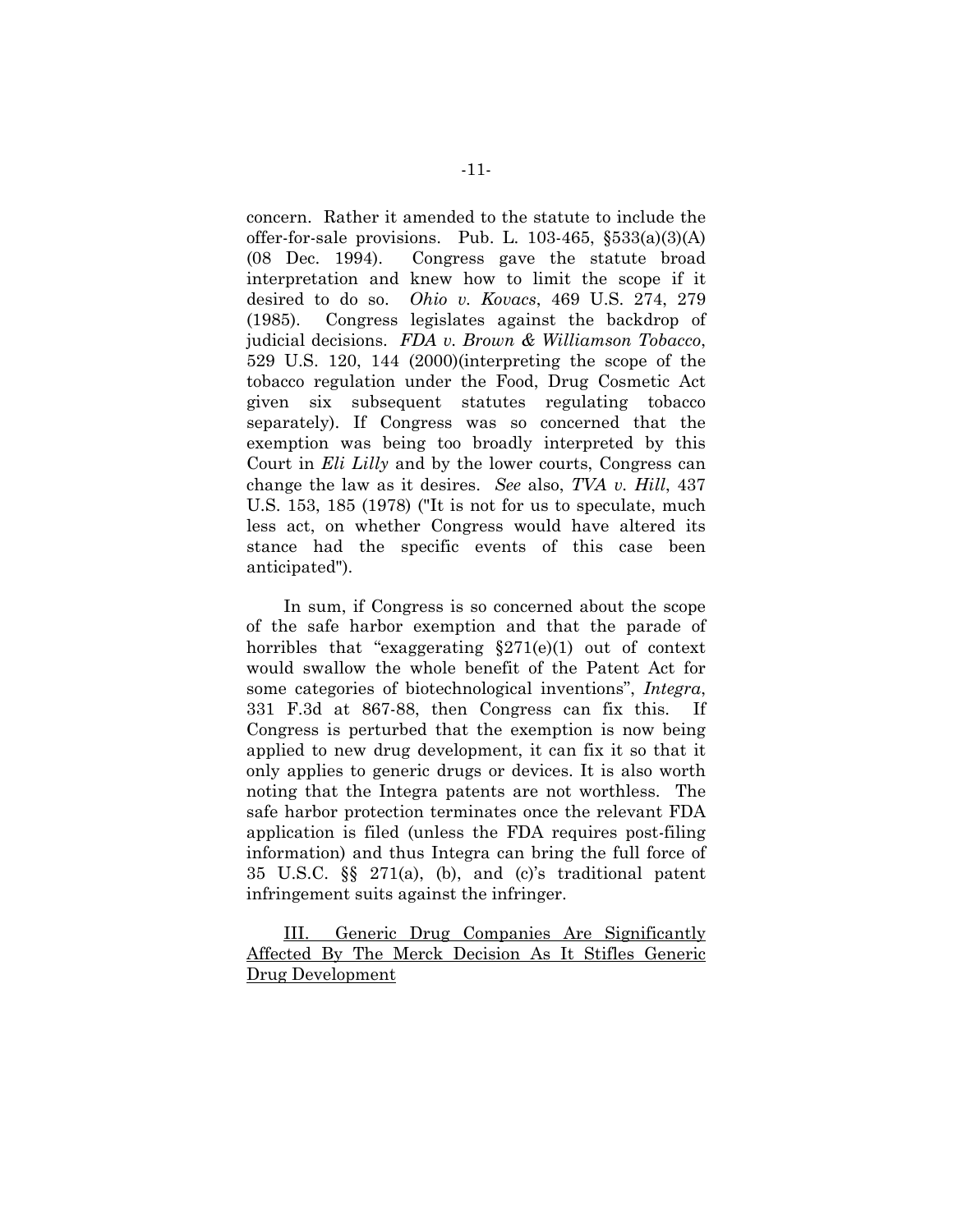At its core, Merck used Integra's patented invention to screen various candidates to determine which candidate could later be further developed into an FDA approved drug. Generic drug companies may, in certain situations, perform the same experiments. If the patented invention is for a formulated drug (e.g., the patent covers: (a) the active ingredient; (b) excipient B; (c) excipient C; and (d) excipient D in a certain percentage range by weight), a generic drug company faces certain quandaries. Can it experiment with immunity by formulating a bioequivalent drug that uses the identical ingredients except that it alters the percentage of "D". Clearly under current  $\S$  271(e)(1) interpretation, this would be allowed because it is a direct experimentation of the patented – and FDA approved – branded drug.

But often times, a generic drug company can formulate a bioequivalent drug that switches out an excipient, for example, switches out excipient D for excipient E. That is, it applies for generic drug approval for a formulation comprising drug+A+B+C+E. The quandary is that what if the same party or even a third party patents this formulation. The formulation containing  $E$  is not the approved branded drug – the one containing D is. The point is that a generic drug company may have to "screen" or formulate many candidates, e.g., drug+A+B+C+F; drug+A+B+C+G; drug+A+B+C+H; etc., before arriving at the one combination that is bioequivalent to the branded drug. It cannot be that  $\S$  271(e)(1) prohibits a generic drug company from screening candidates that may be patented (by others too).

Accordingly, this area of precursor screening is one major area of concern for generic drug companies. The second area of major concern is for ancillary activities.

Ancillary activities are those that are performed during the formulation step – that is, taking the active ingredient in bulk drug form and processing it into the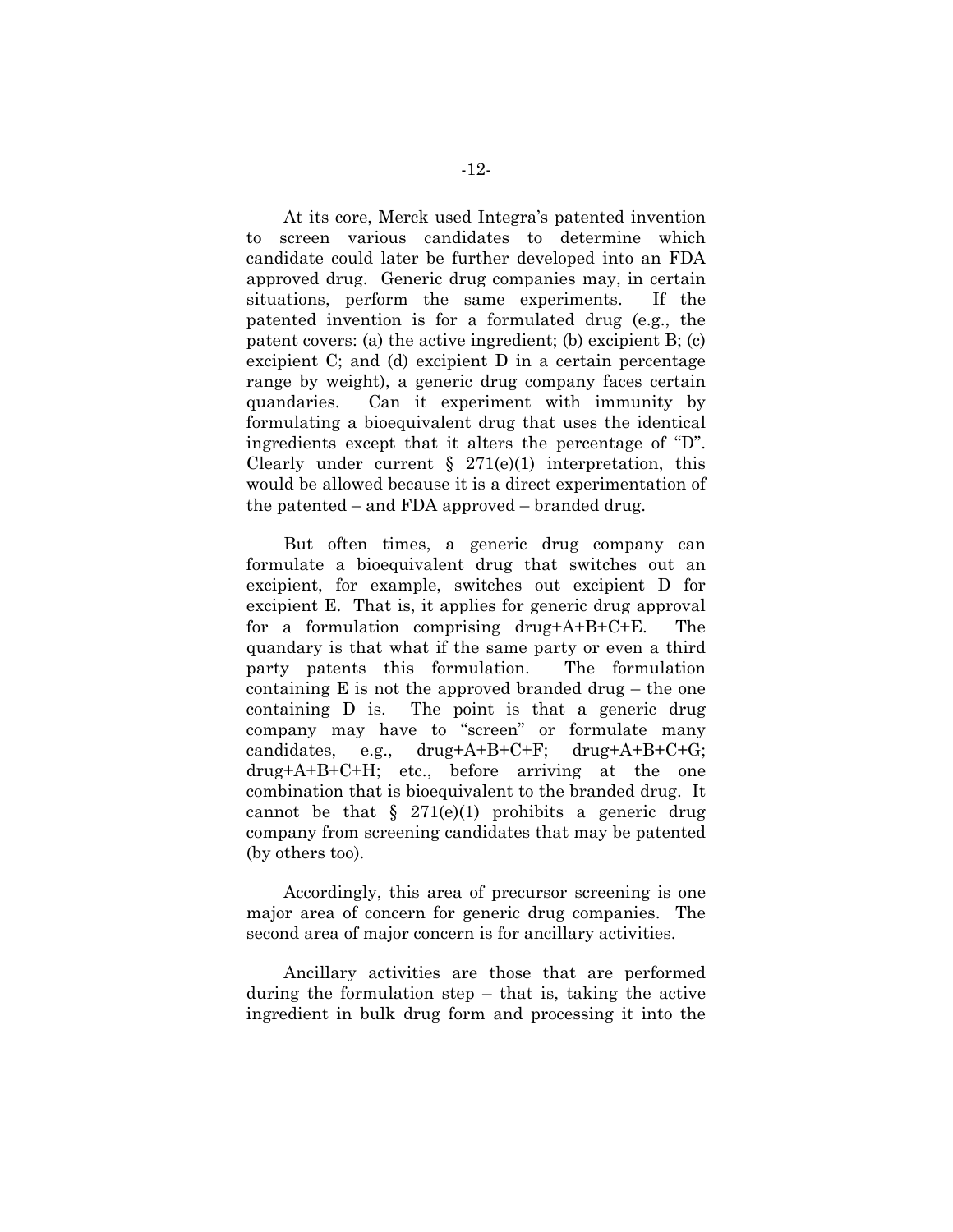final dosage form (e.g., a tablet or capsule). For example, the bulk drug can be mixed with excipient A first, then mixed in mixer, then mixed with excipient B, then blended, then dried, the formed into inner cores. The inner cores may then be coated with a coating, and then the coated core may then be lacquered. The product would then be packaged and assembled for transport. At each step of the process, the company must observe Good Manufacturing Practices (GMP's). This means that samples are taken at each step and tested to ensure purity, quality, measure residual excipient levels, etc. Indeed even samples of the final packaged product will be analyzed to ensure that the product meets with GMP's and is made in accordance with the generic drug application. In addition, during development, the ANDA applicant may change process steps to arrive at a formulation. Method/process patents may protect any of those process steps.

As such, there is much "side testing" done that is ancillary to the actual formulation. To this end, to the extent that a patent may exist on "side testing" activities, those activities too must be shielded under the safe harbor provision. For example, if a patent exists on a method of purifying a drug product and this method is in widespread use, then that method will undoubtedly be practiced by the ANDA applicant and will be shielded by the safe harbor provisions.

In sum, whereas the *Integra* case in its factual posture deals with precursor screening/testing for molecules that would become a brand new NDA approved drug, the *Integra* case holding has farther reaching implications that may seriously impact the development of generic drugs *vis a vis* the ANDA process. Finally, patent holders are not left without recourse. As mentioned earlier, the safe harbor is a limited provision that generally terminates with the FDA application (in most cases) or FDA application approval (in rare cases).